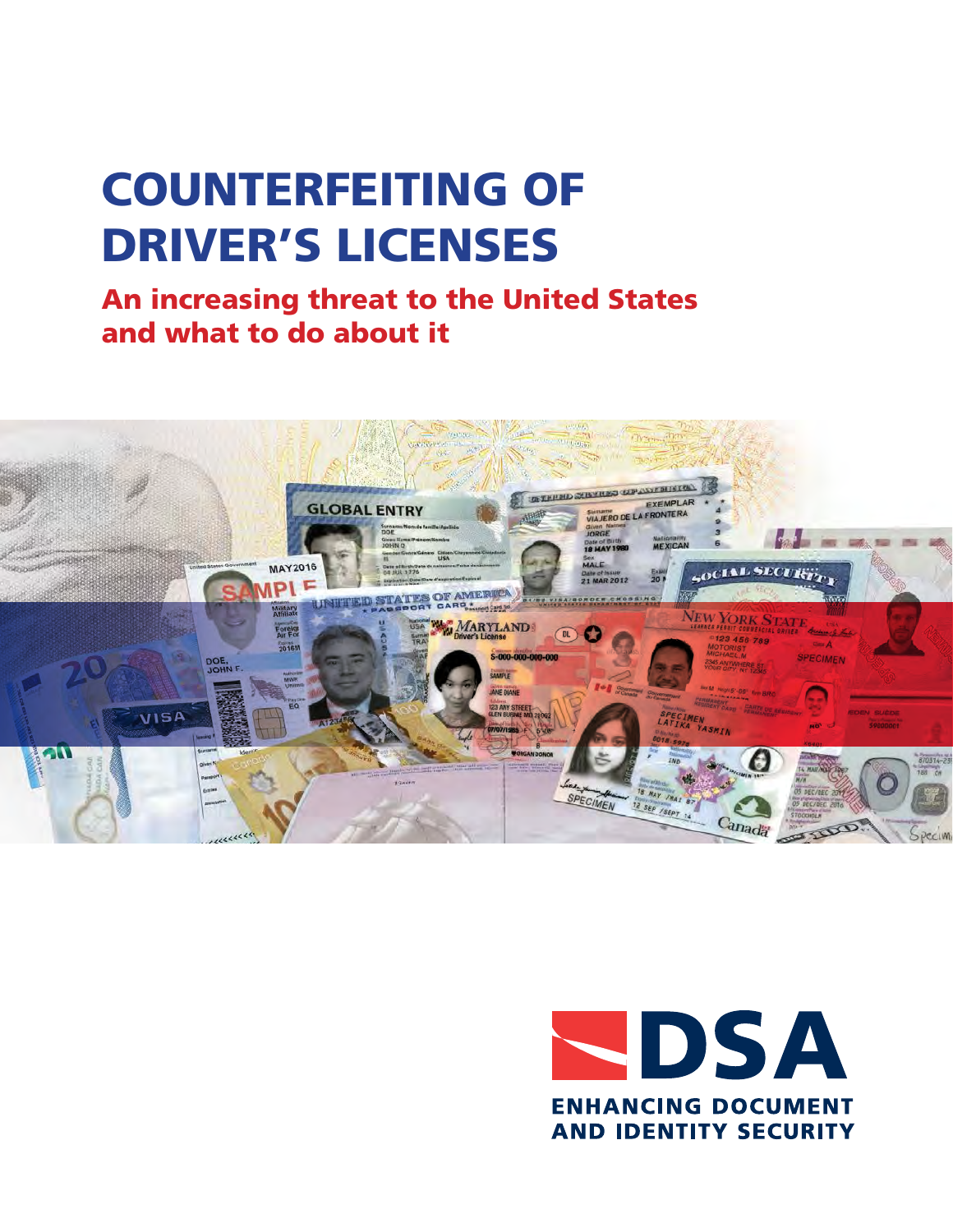<span id="page-1-0"></span>

## EXECUTIVE SUMMARY

The counterfeiting of state-issued driver's licenses (i) presents an imminent threat to national security, (ii) causes colossal financial losses for state and federal governments, and (iii) enables substantial increases in identity theft and fraud losses to businesses, banks, and private citizens.

Counterfeiting thrives at multiple levels and the use of counterfeit driver's licenses is a major contributor to the staggering costs borne by our society.<sup>1</sup> Federal, state, and municipal governments collectively lose billions of dollars every year to fraud,<sup>2</sup> a significant portion of which is enabled by counterfeit driver's licenses.

Severe cost constraints are placed on the budgets of driver's license agencies. This results in (i) a critical delay to upgrade the driver's license design – which should occur every four or five years to stay ahead of counterfeiters and reduce the circulation validity of each design – and (ii) an inability to incorporate the latest overt, covert, and forensic security features due to marginal cost considerations. The consequence is that high-quality counterfeit state driver's licenses can be readily purchased from internet sites fronting for criminal organizations.

## TABLE OF CONTENTS

[EXECUTIVE SUMMARY |](#page-2-0) PAGE 2

[COUNTERFEITING: A GROWING](#page-3-0)  [THREAT](#page-3-0) | PAGE 4

[COUNTERFEITING'S REAL COST TO](#page-3-0)  [GOVERNMENTS AND CITIZENS |](#page-3-0)  [PAGE 4](#page-3-0)

[HOW COUNTERFEITING THRIVES](#page-4-0) | [PAGE 4](#page-4-0)

[BEATING BACK COUNTERFEITERS:](#page-4-0)  [BEST PRACTICES](#page-4-0) | PAGE 5

[CONCLUSION](#page-6-0) | PAGE 6

ADVANCED SECURITY FEATURES FOR DRIVER'S LICENSES | PAGE 7

[REFERENCES](#page-7-0) | PAGE 8

## COUNTERFEIT DRIVER'S LICENSES ARE USED TO:





**support hijacking of shipments**



**facilitate white collar & organized crime**



**establish shell companies & accounts**



## **conduct online financial fraud**



**enable physical check fraud**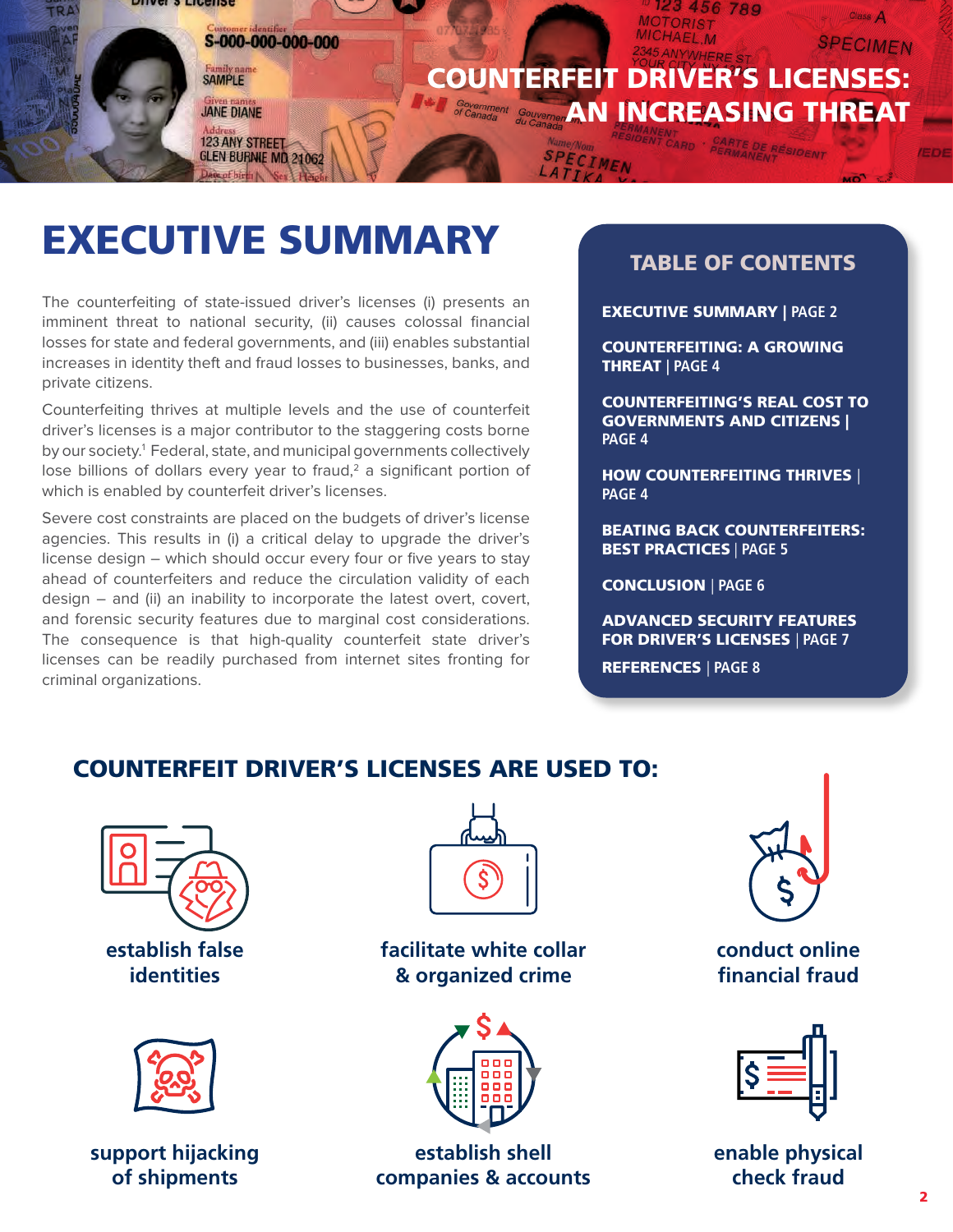<span id="page-2-0"></span>

State governments must understand the significant downstream costs to their taxpaying citizens due to issuing driver's licenses that are easily counterfeited. By investing more in the security of their driver's license, states would be rewarded with lower fraud losses and fewer identity-related crimes. To effectively combat the growing threats associated with counterfeit licenses, it is recommended that state legislatures allocate appropriate funding to arm states with the necessary resources to increase their card security requirements. Doing so will provide their citizens with driver's licenses that have vastly improved security and resistance to counterfeiting.

## COUNTERFEITING OF DRIVER'S LICENSES CONTRIBUTES TO ANNUAL COSTS ASSOCIATED WITH:



\$174 B **counterterrorism**

\$13 B **traditional identity fraud**

\$4.1 B **check and bank fraud**







to an annual cost of \$1,000 for every adult in the United States.

## ABOUT DSA

DSA is a globally recognized organization focused on advancing existing and emerging security document and mobile identity solutions.

DSA is committed to identifying threats to legitimately issued identification documents, mobile identification, banknotes, document production, and issuance processes.

Our approach embodies two key principles:

- Ensuring that sufficient levels of security and supporting systems are adopted to establish the optimal protection for each application.
- Improving the protection and security of our institutions and citizens while complying with governing laws and safeguarding social liberties.

DSA membership encompasses the leading document security and identity experts from the public and private sectors. Members provide extensive technical and practical expertise, which we incorporate into every aspect of our organization.

Governments rely on DSA for guidance and support when upgrading their security documents and identity strategies.



[documentsecurityalliance.org](https://www.documentsecurityalliance.org/index.html)

 $012.52$ 

3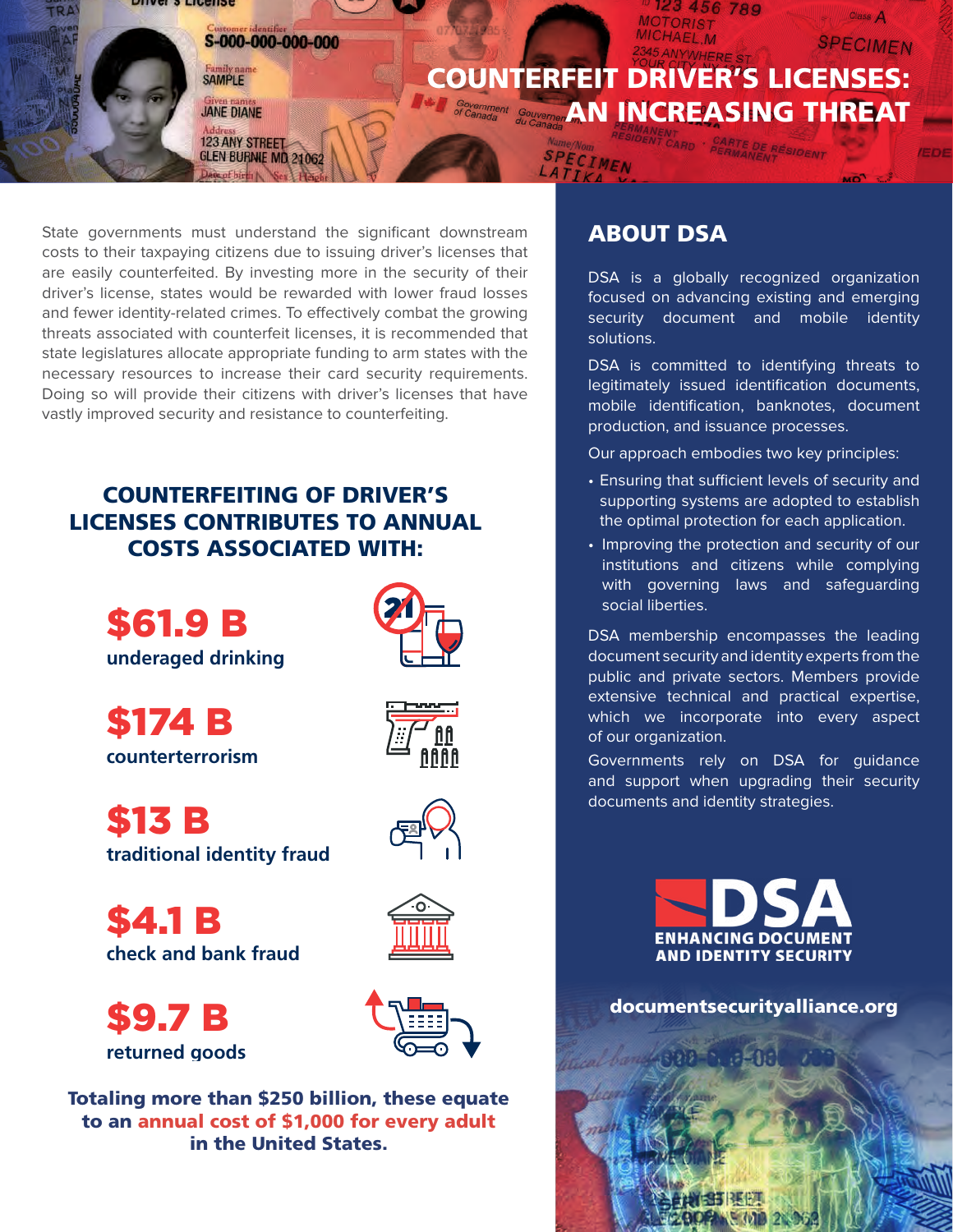<span id="page-3-0"></span>

## COUNTERFEITING: A GROWING THREAT

Hundreds of thousands of counterfeit driver's licenses are presented for proof of identity or age verification to businesses across the United States every day. Such counterfeits, amongst other things are used to:

- Facilitate the underage purchase of alcohol
- Deceive banks and retail stores for financial fraud and scams
- Board airplanes, and
- Access secure areas

The massive scale of counterfeit driver's license sales presents a direct threat to public safety, homeland security, and economic stability.

A counterfeit driver's license can serve as a "breeder" document for establishing a false identity. False identities can facilitate a variety of crimes, including money laundering and check fraud, while concealing a criminal that may already be sought by law enforcement. A welldocumented fictitious identity provides an opportunity for terrorists to move freely within the United States without triggering name-based watch lists accessed by law enforcement at the federal, state, and local levels. It also allows them to conduct nefarious activities without revealing their true identity. All of these threats are in addition to the anonymous transfer of funds supporting terrorism activities.

The crime of identity theft ranks much higher than does counterfeit currency in terms of the impact on both businesses and average citizens. Personalized identity theft is often done by criminal actors operating in local communities, often as the result of a phone scam or an automobile burglary. The key tools empowering professional identity thieves and fraudsters are counterfeit driver's licenses[.3](#page-7-0)

**Counterfeiters have become increasingly sophisticated and are able to replicate many of the driver's licenses that are not using state-of-the-art security features.**

## COUNTERFEITING'S REAL COST TO GOVERNMENTS AND CITIZENS

Annual costs associated with underage drinking (\$61.9 billion),<sup>[4](#page-7-0)</sup> traditional identity fraud (\$13 billion),<sup>5</sup> receiptless return fraud (\$9.7 billion),<sup>6</sup> counterterrorism (\$174 billion),<sup>7</sup> check fraud (\$1.3 billion),<sup>8</sup> and bank fraud (\$2.8 billion)<sup>[9](#page-7-0)</sup> total more than \$250 billion dollars. Counterfeit driver's licenses enable these criminal activities. This equates to an annual cost of \$1,000 for every adult in the United States.

The total societal cost resulting from underage drinking includes medical spending, property damage, work losses, and other resource expenditures due to harmful behaviors attributed to underage use of alcohol.<sup>10</sup> The National Institute on Alcohol Abuse and Alcoholism stated, "The consequences of underage drinking can affect everyone—regardless of age or drinking status. Either directly or indirectly, we all feel the effects of the aggressive behavior, property damage, injuries, violence, and deaths that can result from underage drinking. This is not simply a problem for some families—it is a nationwide concern."<sup>11</sup> Counterfeit driver's licenses facilitate this behavior.

In 2020, the Federal Trade Commission (FTC) received more than 1.3 million reports from individuals claiming their identity was stolen.<sup>12</sup> Total identity fraud losses in the U.S reached \$16.9 billion in 2019, an increase of 13% yearover-year from \$14.9 billion in 2018.<sup>13</sup> Counterfeit driver's licenses are a primary tool for the fraudsters.

Retail businesses lose billions of dollars annually due to return fraud, where criminals return stolen goods by using counterfeit driver's licenses as identity.<sup>[14](#page-7-0)</sup> While cashiers are trained to decline transactions if the presented license looks altered or counterfeit, the high quality of many counterfeit driver's licenses makes them very difficult to discern from the legitimate ones.

Since the terrorist events of September 11, 2001, that were facilitated by the use of counterfeit and fraudulently obtained driver's licenses, the United States has spent nearly \$3 trillion dollars on counterterrorism[.15](#page-7-0) In 2020 alone, counterterrorism spending reached \$174 billion.<sup>[16](#page-7-0)</sup> In addition, the federal government spends tens of millions of dollars annually to pursue, arrest, and indict domestic counterfeiters.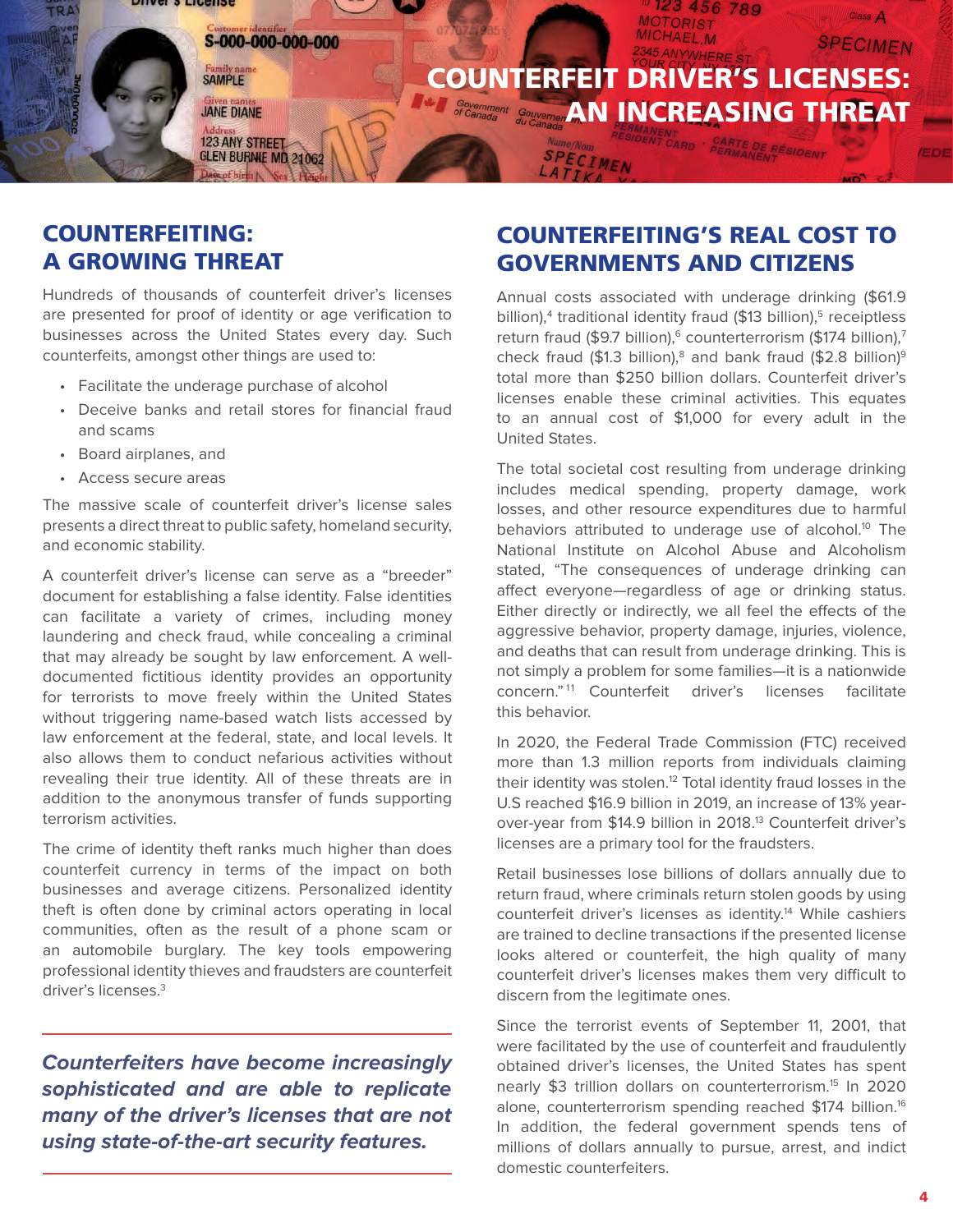<span id="page-4-0"></span>

## HOW COUNTERFEITING THRIVES

Annually, sales of counterfeit driver's licenses approach \$500 million dollars.<sup>17</sup> This illegal market produces counterfeits that enable underage drinking, identity theft and fraud, and terrorism, among a myriad of other criminal activities. Furthermore, profits from this market are often used to fund actions to attack and undermine the United States.<sup>[18](#page-7-0)</sup>

Historically, the production of counterfeit identity documents was limited to a small subset of actors with the skills and tools necessary to produce credible forgeries. Today, low-end counterfeits are not as easily recognizable as they used to be, and high-end counterfeits are excellent. Technological advancements of equipment used by counterfeiters combined with the lack of advanced security features being used in current driver's licenses has made it easier to make convincing counterfeits. There is a much broader market operating in online spaces to sell all types of counterfeit identity documents including passports, driver's licenses, and identity cards. U.S. Customs and Border Protection (CBP) seized 26,250 and 61,679 counterfeit driver's licenses in fiscal years 2019 and 2020 respectively; largely from international packages seized at express consignment facilities (FedEx and UPS).

The demand for counterfeit driver's licenses, mostly purchased via the internet, thrives due to active latent acceptance of counterfeit licenses for proof of age. Counterfeiters have become increasingly sophisticated and are able to replicate many of the driver's licenses that are not using state-of-the-art security features. Because counterfeit driver's licenses are subject to confiscation by responsible alcohol establishments in most states, many counterfeit sites sell them in sets of two. This enables the underage purchaser another opportunity to try to access alcohol if their first attempt is thwarted.

Despite national and state efforts to decrease underage drinking, there is still a high percentage of college students who participate in underage drinking.

There are currently 17.5 million undergraduate students enrolled in colleges nationwide, the majority of whom are under the age of 21.<sup>19</sup> A survey conducted by the Ohio State University newspaper found approximately 69 percent of students had used or owned fake identification, including driver's licenses.<sup>20</sup> A study of three Florida universities published in the American Journal of Public Health Research found that, of the 688 respondents, 273 (33.5%) had a fake ID and the vast majority of these students used fake IDs to purchase alcohol (83.1%) and/or enter a bar to drink alcohol (85.9%).<sup>21</sup>

## BEATING BACK COUNTERFEITERS: BEST PRACTICES

Driver's license counterfeiting problems must be addressed by state governments through increased investment in the most advanced security features. Upgrades and advancements in features should focus on ways to combat low-end and high-end counterfeits. Mobile driver's licenses issued as a complementary privacy feature, or for convenience, do not diminish the importance of, or need for, more effort and resources to improve the counterfeit resistance of physical driver's licenses. On the contrary, the physical driver's licenses are often used as a root-of-trust for obtaining a digital credential whether presented on a mobile device or remotely for online transactions. Thus, state governments have no alternative other than to commit more resources to increase the counterfeit resistance of their physical driver's licenses as well as aggressively apprehend and prosecute the users of counterfeit identity documents.

#### Complex card design

A complex, highly secure document presents significant barriers for counterfeiters. To achieve this, we recommend the protection of the primary photo and other personalized data by deploying multiple security features in a layered approach:

- a. Durable polymer card body that that does not allow separation of layers, thereby providing maximum protection of embedded security features
- b. High-definition background print designs using secure patterns, guilloche lines, visible and/or invisible luminescent inks, and color-shifting inks to create complex, secure printed cards to prevent digital reproduction/counterfeiting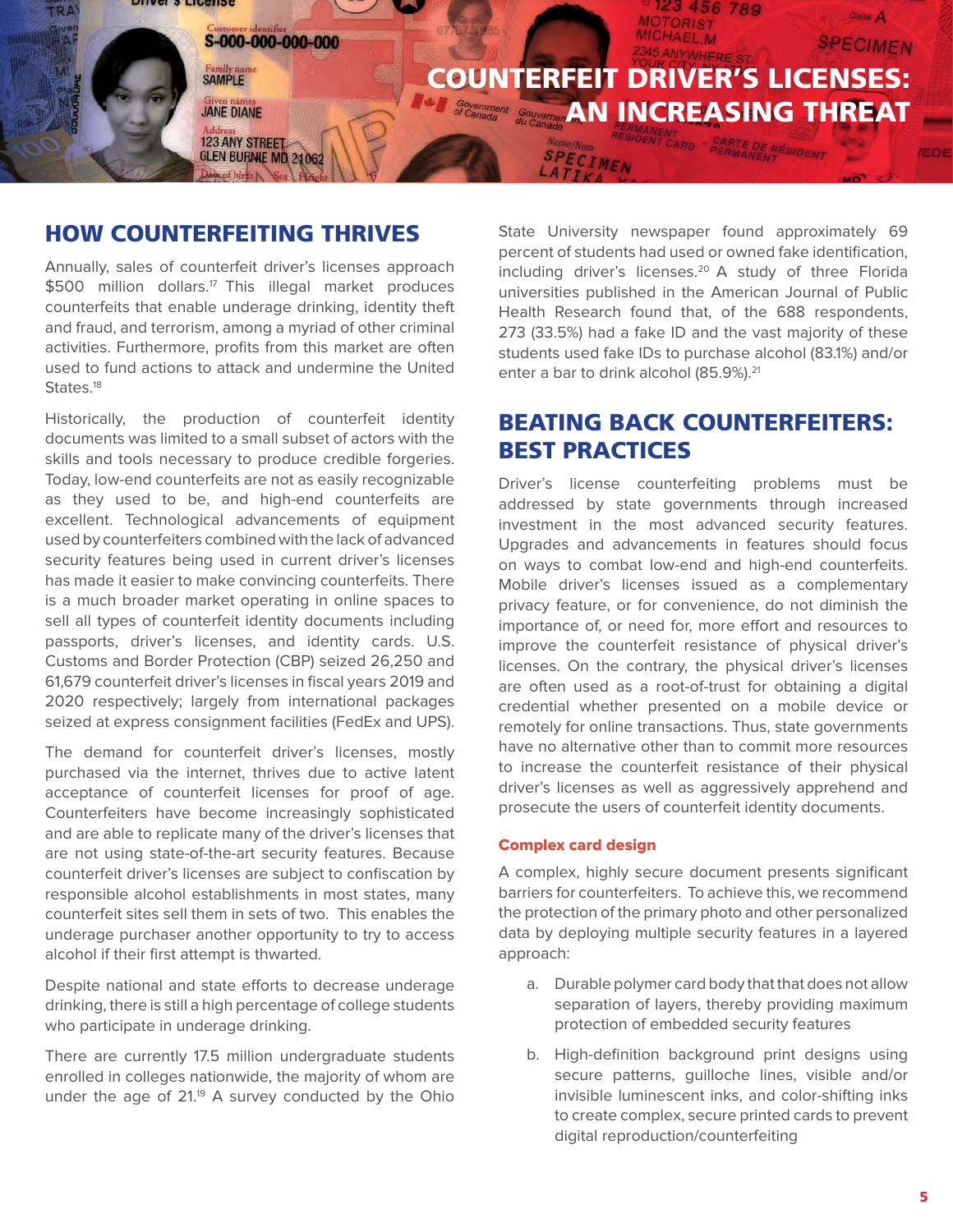<span id="page-5-0"></span>

- c. Embedded security features including Diffractive Optically Variable Image Devices (DOVIDs) and Optically Variable Devices (OVDs) – with designs that are integrated with the card design, creating a highly complex document that is nearly impossible to counterfeit
- d. Incorporation of a contact or contactless integrated circuit chip, as well as machine readable and forensic features to enable the document to be automatically authenticated at the first and second lines of inspection and at forensic laboratories
- e. Secure personalization processes that eliminate variations in personalization quality and the potential for insider fraud

#### Co-existence of physical and digital credentials

As mobile driver's licenses are introduced, they will provide a convenience for individuals who prefer to store their identity on their smart phones. While mobile identity may provide a level of convenience, a portion of the population<sup>22</sup> does not have mobile devices while others are resistant to using them for identity purposes. Of concern with this new technology is the recognition that no digital system is immune to cyber-attacks from individuals, organized crime, and/or overseas statesponsored organizations. With the threat of such attacks, mobile identity should remain a complement to physical identity – not a replacement.

This combination of mobile driver's licenses and secure physical driver's licenses should be recognized as necessary for a resilient, sustainable, and secure ID system. States must remain vigilant in specifying that their physical driver's licenses be highly secure. Where possible, mobile driver's licenses and physical driver's licenses should be self-referential – each helping to authenticate the other.

#### Best value vs. low price

Under the REAL ID Act, the Department of Homeland Security stipulated the development of more tamperresistant driver's licenses with enhanced security features.[23](#page-7-0) Unfortunately, the constraints on the budgets of driver's license agencies result in a slower cycle to upgrade the driver's license design. States should update designs every four or five years to stay ahead of counterfeiters. Additionally, since no specific enhanced

security features were mandated under REAL ID, states often fail to incorporate the latest overt and forensic security features – security features that are available today but are rarely employed by state driver's license agencies due to marginal cost considerations.

While the lowest bid may seem to be the most attractive, it generally ends up costing governments, and ultimately citizens, far more than the initial contract price as less complex security features make the driver's license easier to counterfeit. Furthermore, low-price contract awards drive innovation out of solutions and cause the low-price approach to trickle down into the supply chain. As an example, many raw materials used in driver's licenses today are not from a secure supply chain and counterfeiters can easily obtain or replicate them[.24](#page-7-0)

Evaluation of driver's license solutions should be based on clear requirements that specify the need for high security cards. If the proper technologies or combination of technologies are selected, a more effective solution will be achieved and provide a greater value to the procuring agency. Only anti-counterfeiting technologies that are (i) not easily accessible and (ii) have proven effectiveness against various forms of attack should be specified. Selection should be based on the offer that provides the best combination of high-security and value to the state.

## CONCLUSION: WINNING THE FIGHT AGAINST COUNTERFEITING

Beyond the monetary cost of the driver's license, the societal costs of counterfeiting are immeasurable. A single life lost due the sale of a firearm to an individual using a counterfeit identity or, to a drunk underage driver who used a fake driver's license to enter a bar, is too high a price to pay. Financial losses from identity theft and criminal actions are staggering. States need to issue more secure driver's licenses that will result in dramatically lower overall costs.

#### • RECOMMENDATION 1

State legislatures need to allocate funding to provide state driver's license agencies a larger budget to protect citizen identities through (i) enhanced driver's license card security and (ii) increased enforcement of driver's license fraud and counterfeiting.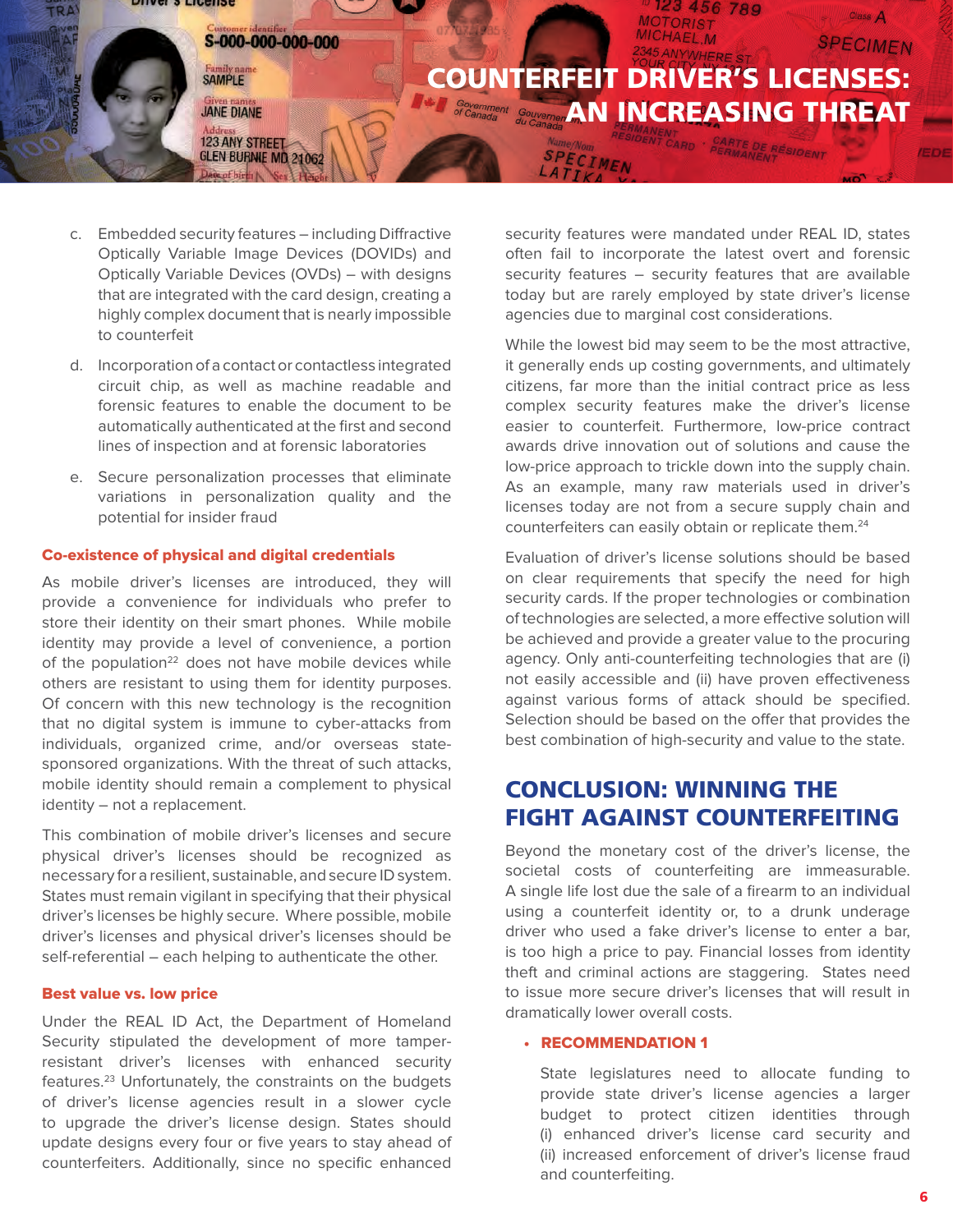<span id="page-6-0"></span>

#### • RECOMMENDATION 2

State transportation and motor vehicle authorities need to increase the card security requirements – beyond the existing minimum standards – for their driver's licenses.

#### • RECOMMENDATION 3

States need to issue new robust and secure driver's license designs every four to five years, versus the REAL ID minimum requirement of eight years. This matches the five-year procument cycle of many states, reduces the exposure of a given license design to fraud, and reduces the circulation validity of each driver's license design from 16 years to eight to ten years.

#### • RECOMMENDATION 4

The Department of Homeland Security needs to encourage Congress to update the requirements of the REAL ID Act to increase the counterfeit deterrence requirements of state-issued REAL ID compliant driver's licenses.

#### • RECOMMENDATION 5

State transportation, motor vehicle and law enforcement authorities need to provide robust authentication training for public and private sector organizations that are responsible for inspection and acceptance of driver's licenses as proof of identity and age verification.



## ADVANCED SECURITY FEATURES FOR DRIVER'S LICENSES

#### Security design and printing

- Fully integrated design coupling multiple security features including printed, embedded, and surface effects into a holistic and secure document.
- High security designs incorporating multiple ink technologies (e.g., security offset, color shifting and UV fluorescence) and security-printed fine-lines and patterns. Printing techniques, such as rainbow guilloche, must be used to remain beyond the skill and equipment of counterfeiters.

#### Card body substrate

- Polymer substrates that use no adhesive and form a mono-block laminate card structure that is impossible to delaminate without tamper evidence.
- Transparent polymer substrate which contains level one (unaided visual inspection), level two (trained inspection with lights and magnification), and level three (laboratory examination) security features.
- Advanced substrate materials containing color shifting properties.

#### Card construction

- Windows containing see-through security features or other embedded security features. The windows should be constructed using complex designs, making them extremely difficult to simulate.
- Surface effects such as tactile structures, lenses, or diffractive features that would prevent counterfeiting by over-laminating with fake personalized data.

#### Embedded security elements

- Security features positioned to protect the primary photograph and personalized data while integrated with other security features to prevent harvesting. Embedded security features should also be very difficult to harvest by having unusual shapes.
- Diffractive optically variable image devices (DOVIDs) that are highly complex, technologically advanced, and not commercially available. DOVID designs must be easy to recognize (large surface areas, high optical brilliance), easy to remember (simple motif or logo), and easy to verify (by simple tilting or rotation of the card).